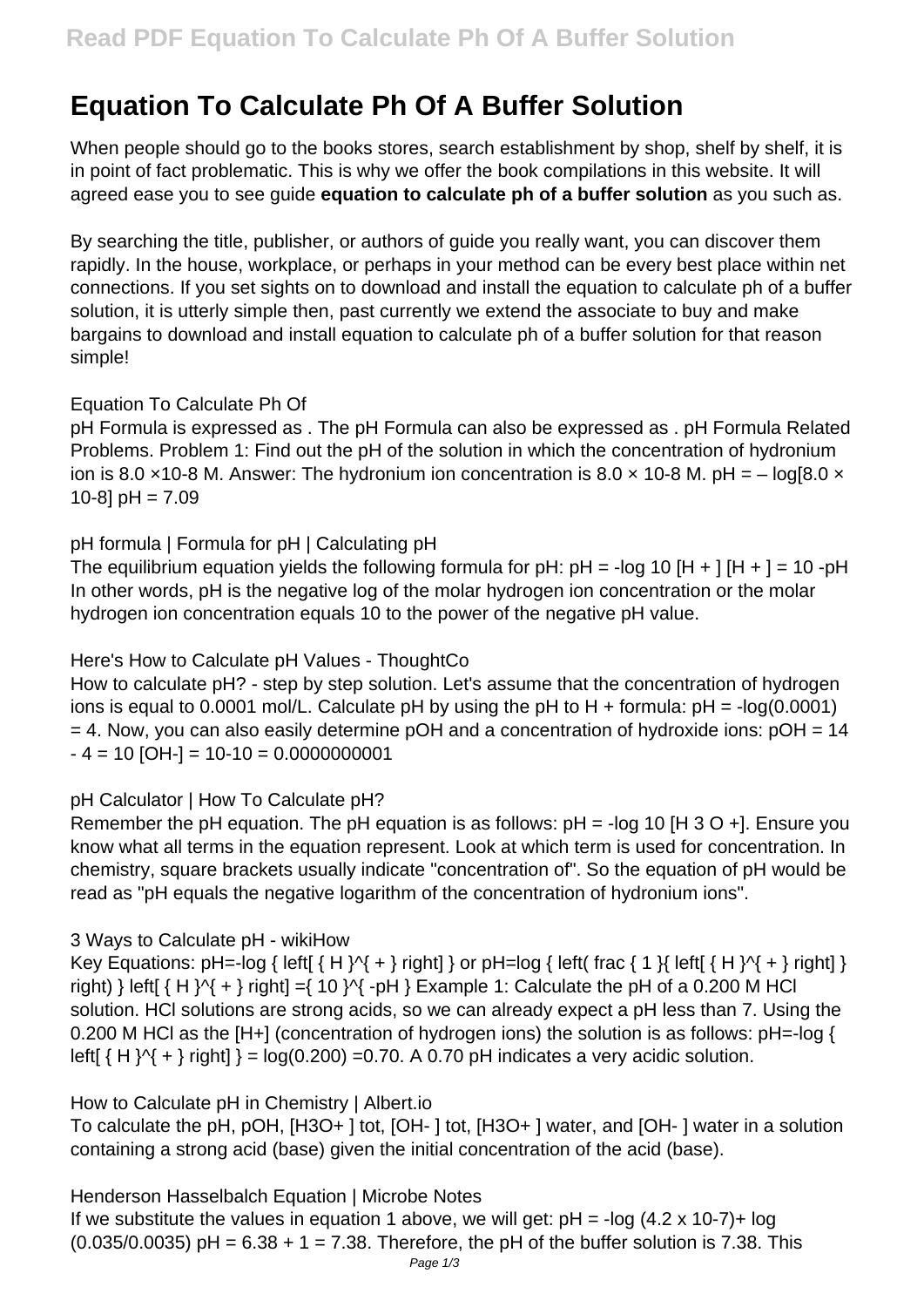answer is the same one we got using the acid dissociation constant expression. Here we have used the Henderson-Hasselbalch to calculate the pH of buffer solution.

How do you calculate the pH of a buffer solution?

In terms of hydronium ion concentration, the equation to determine the pH of an aqueous solution is:  $\left\{[pH] = -\right\}$   $\left\{3\right\}O^{\prime}+I\right\}$  pOH : The pOH of an aqueous solution, which is related to the pH, can be determined by the following equation:  $\[$ pOH = - $\[$ log[OH^-] $\]$ ] This equation uses the hydroxide concentration of an aqueous solution instead of the hydronium concentration.

Determining and Calculating pH - Chemistry LibreTexts

Calculation of pH is simple when there is a 1  $\times$  10 power problem. However, in real life that is rarely the situation. If the coefficient is not equal to 1, a calculator must be used to find the pH. For example, the pH of a solution with  $[H+] = 2.3 \times 10$  ? 5 M can be found as shown below.

21.10: Calculating pH of Acids and Bases - Chemistry ...

Plug in the information into the formula:  $pH = -log[0.2M]$  Enter and look on the graphing calculator for the answer: pH= 0.699; Now, what is the pOH of the solution above? Pick one of the formulas: in this case, we are finding pOH and pH is known, so the formula is: pOH +  $pH=14$ : Plug in the information into the formula:  $pOH + 0.699 = 14$ : Enter and ...

## Calculating pH, pOH, [H+], [OH-] - Acids and Bases

Calculate the pH of a buffer solution made from 0.20 M HC 2 H 3 O 2 and 0.50 M C 2 H 3 O 2 that has an acid dissociation constant for HC 2 H 3 O 2 of 1.8 x 10 -5. Solve this problem by plugging the values into the Henderson-Hasselbalch equation for a weak acid and its conjugate base.  $pH = pK a + log (A - 1/ [HA])$ 

## Henderson-Hasselbalch Equation and Example

The above equation is known as Henderson-Hasselbalch equation, popularly known as Henderson equation. It is very useful for estimating the pH of a buffer solution and finding the equilibrium pH in acid-base reactions. From the equation we can infer when  $pH = pK$  a log~\frac { [A^-]} { [HA]} = 0

Henderson-Hasselbalch Equation - Estimating the pH of Buffers Calculating pH To calculate the pH of an aqueous solution you need to know the concentration of the hydronium ion in moles per liter (molarity). The pH is then calculated using the expression:  $pH = - \log [H \cdot 3 \cdot O + ].$ 

Calculating\_pHandpOH

Interestingly the pH calculated using the alkaline buffer equation will give the same answer pH  $= 4.3.$ 

Calculate pH of Buffer Solution - Chemistry Guru

The Henderson–Hasselbalch equation can be used to calculate the pH of a solution containing the acid and one of its salts, that is, of a buffer solution. With bases, if the value of an equilibrium constant is known in the form of a base association constant, K b the dissociation constant of the conjugate acid may be calculated from

Henderson–Hasselbalch equation - Wikipedia

pH of a Buffer (Henderson Equation) Calculator. K a = Acid Dissociation Constant ; [CB] = Concentration of the Conjugate Base ; [CA] = Concentration of the Conjugate Acid; [H+] =